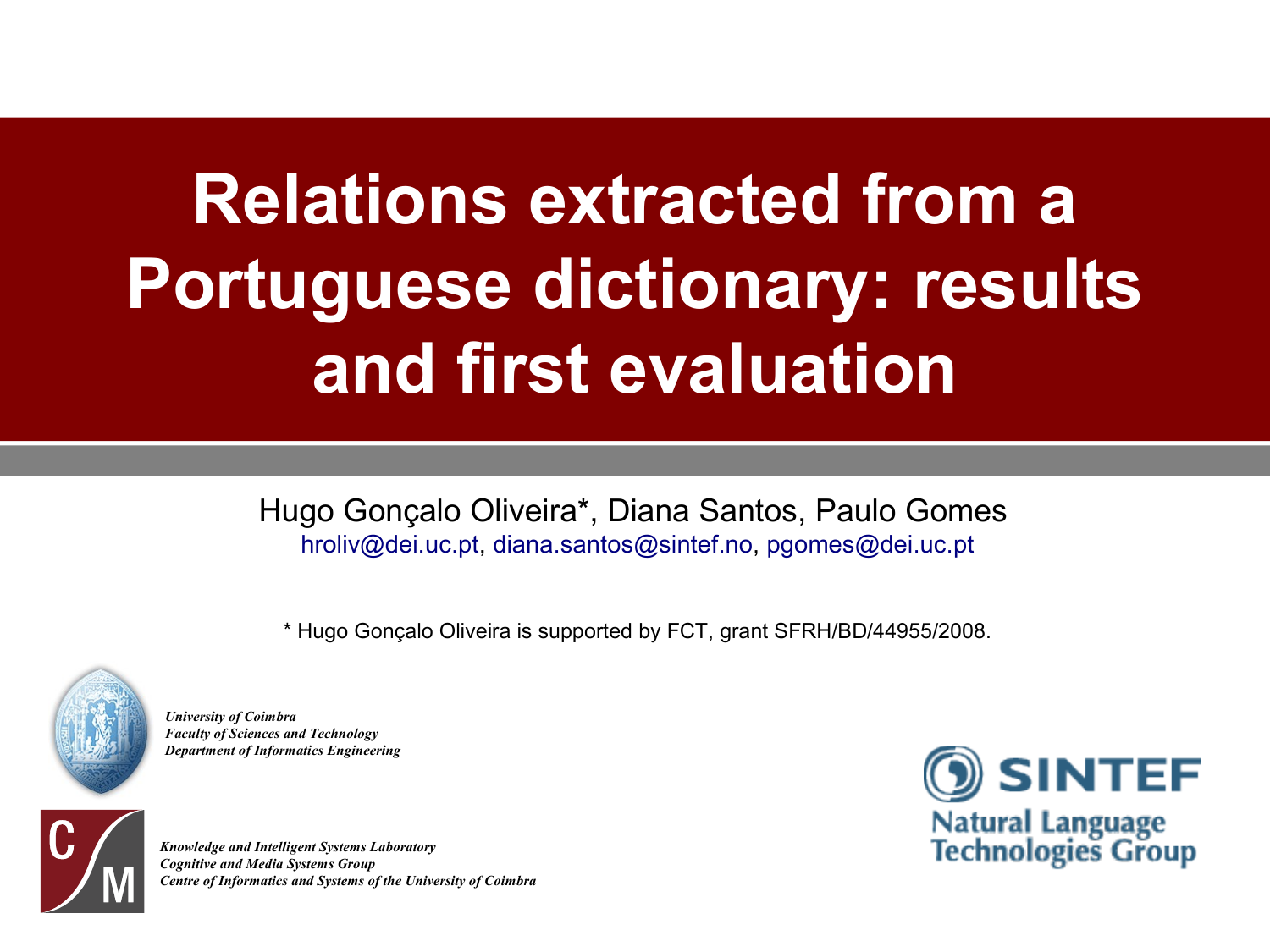■ Natural language processing needs access to semantic knowledge

- **Lexical ontologies** 
	- Conceptual models of a language, structured on words and meanings
	- **Lexico-semantic relations** 
		- Synonymy: *car* syn *auto*
		- Hyponymy (is-a): *taxi* is-a *car*
		- Meronymy (part-of): *wheel* part-of *car*
		- Cause, purpose, location...

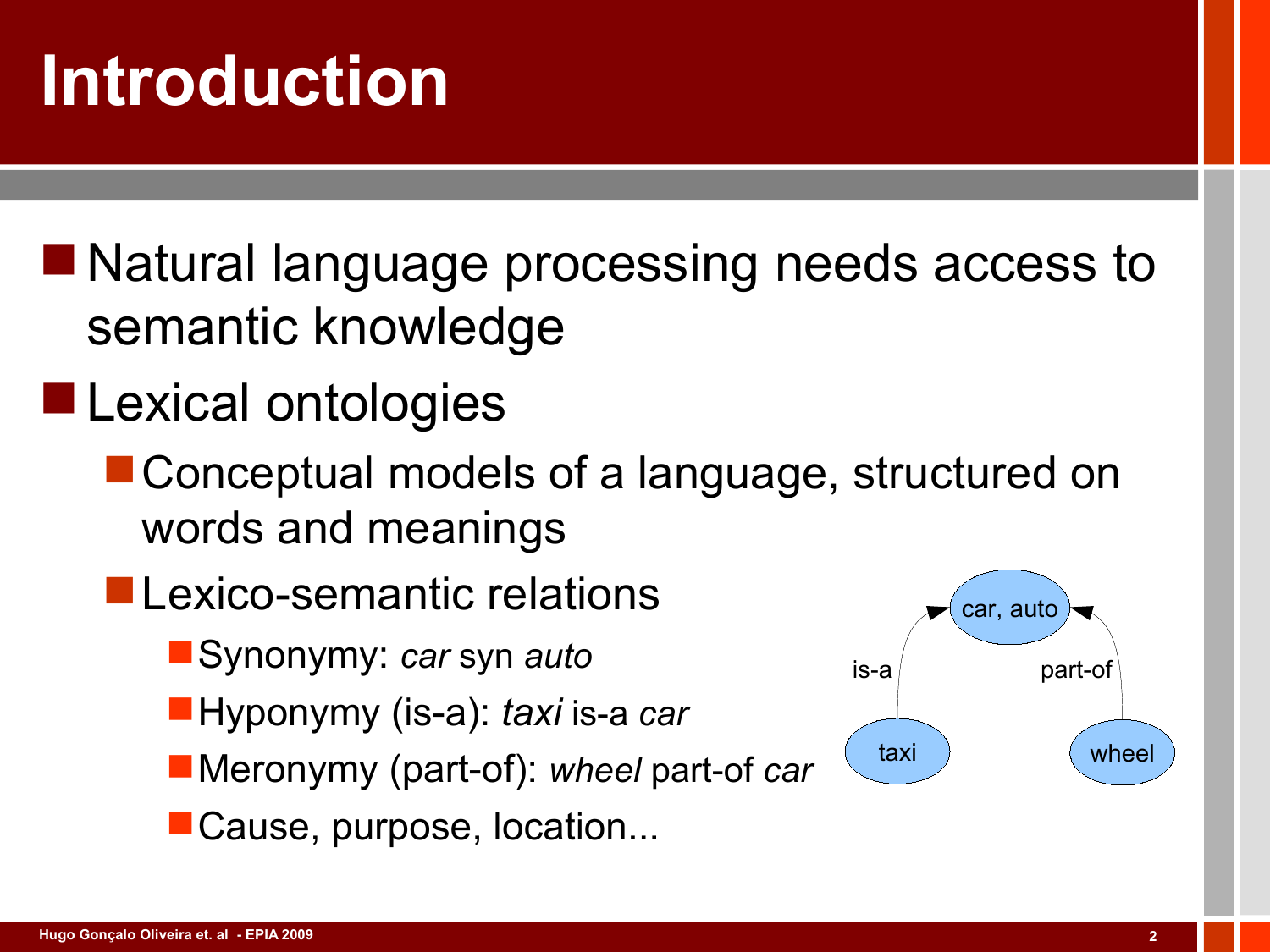# **Construction of an ontology**

### ■ Handcraft:

- **More reliable**
- **Difficult to maintain and update**

### Semi-automatic:

- **From dictionaries** 
	- Semantic authorities, restricted vocabulary
	- **General knowledge**
- **From corpora** 
	- **Nuch available, rich on specific domains**
	- **Unrestricted text, harder to process**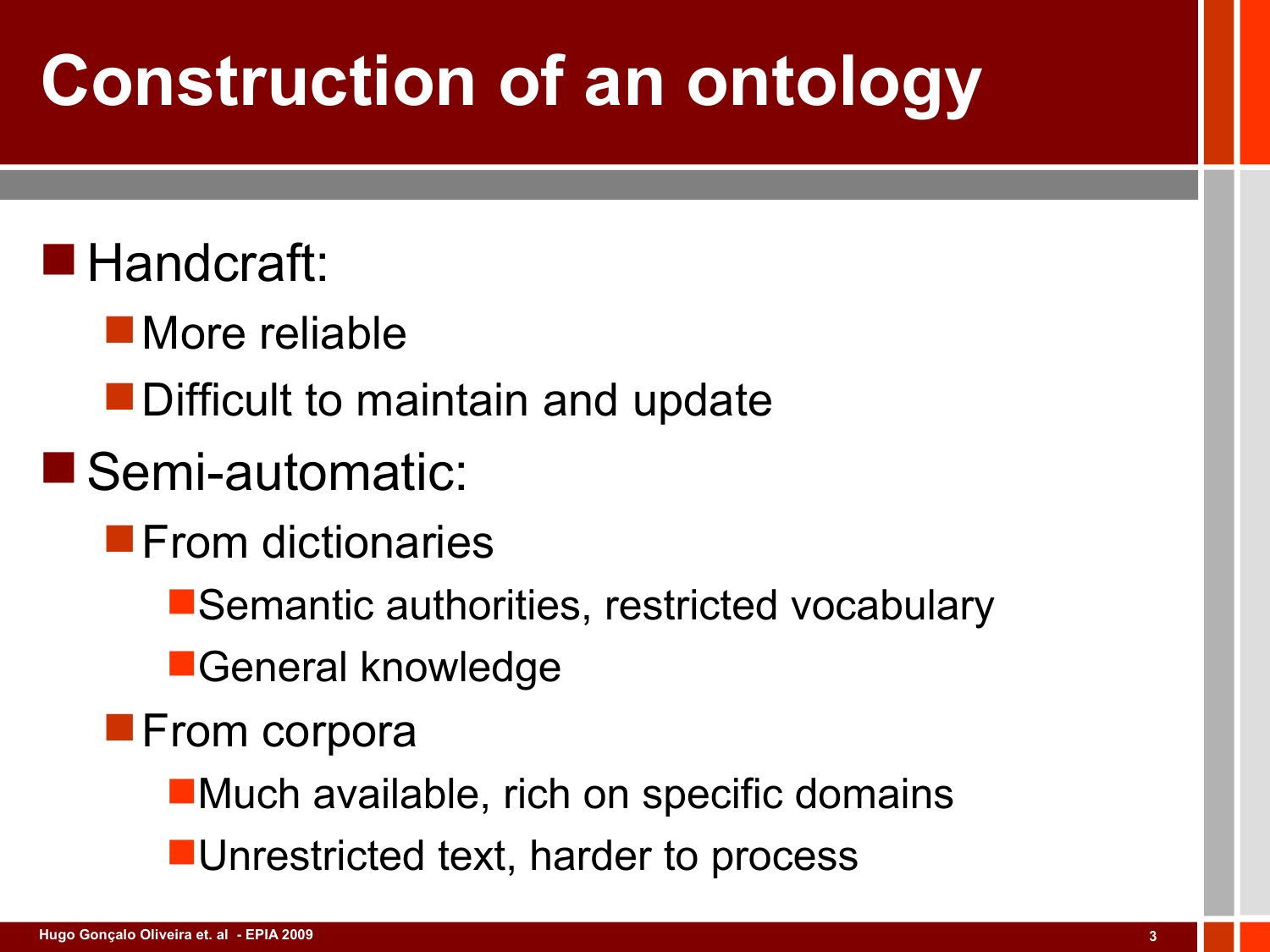### **Lexical ontologies For English**

- **Handcrafted:** 
	- **Princeton WordNet**
	- **Cyc**
	- **Berkeley FrameNet**
- Semi-automatic construction:
	- MindNet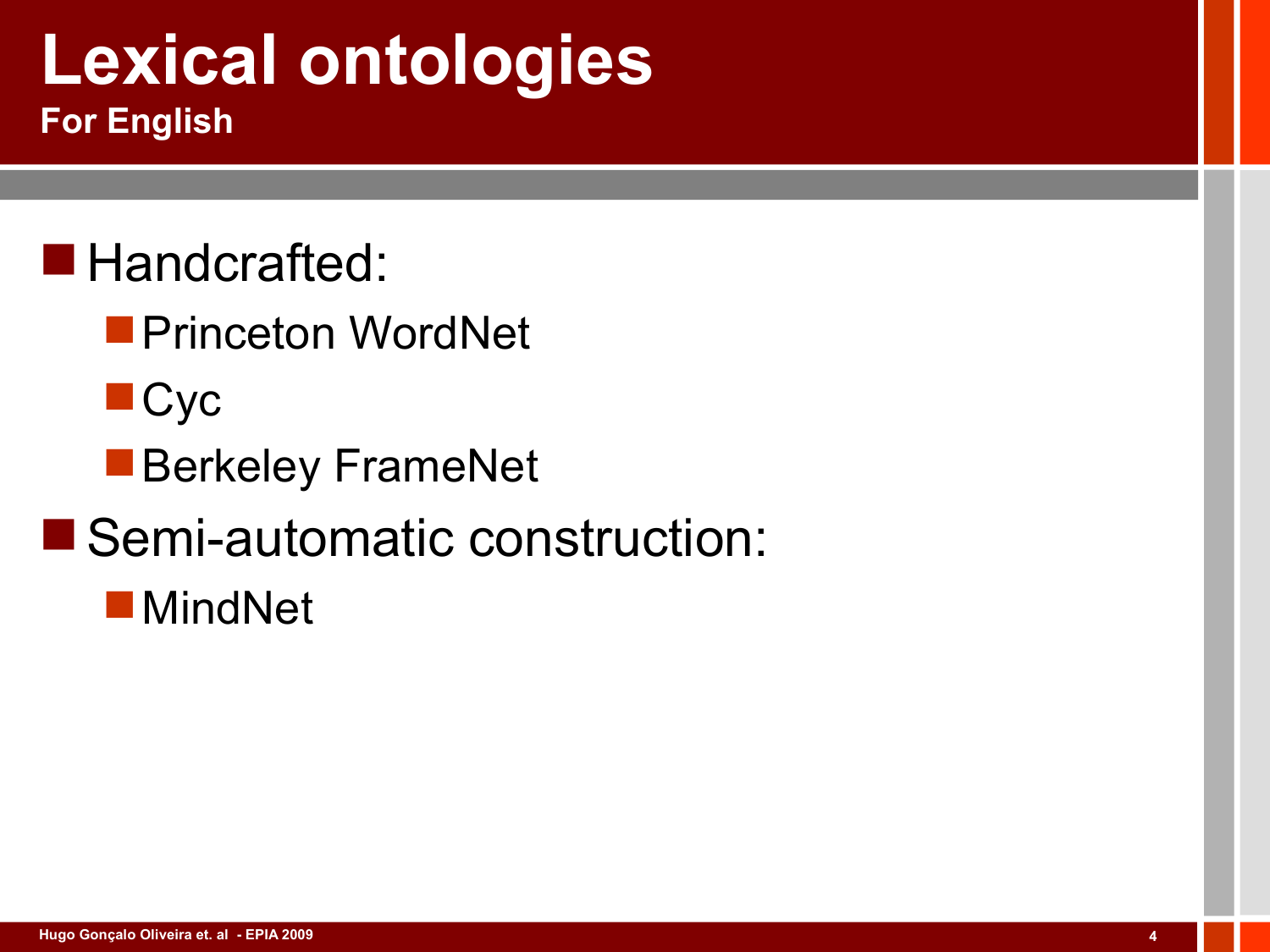# **Lexical ontologies**

**For Portuguese**

### Handcrafted:

- Tep ([http://www.nilc.icmc.usp.br/tep2/\)](http://www.nilc.icmc.usp.br/tep2/)
- WordNet.BR ( <http://www.nilc.icmc.usp.br/~arianidf/WordNet-BR.html>)
- WordNet.PT ([http://cvc.instituto-camoes.pt/wordnet/\)](http://cvc.instituto-camoes.pt/wordnet/)
- MultiWordNet.PT ([http://mwnpt.di.fc.ul.pt/\)](http://mwnpt.di.fc.ul.pt/)
- Semi-automatic construction:
	- **PAPEL (http://www.linguateca.pt/PAPEL)**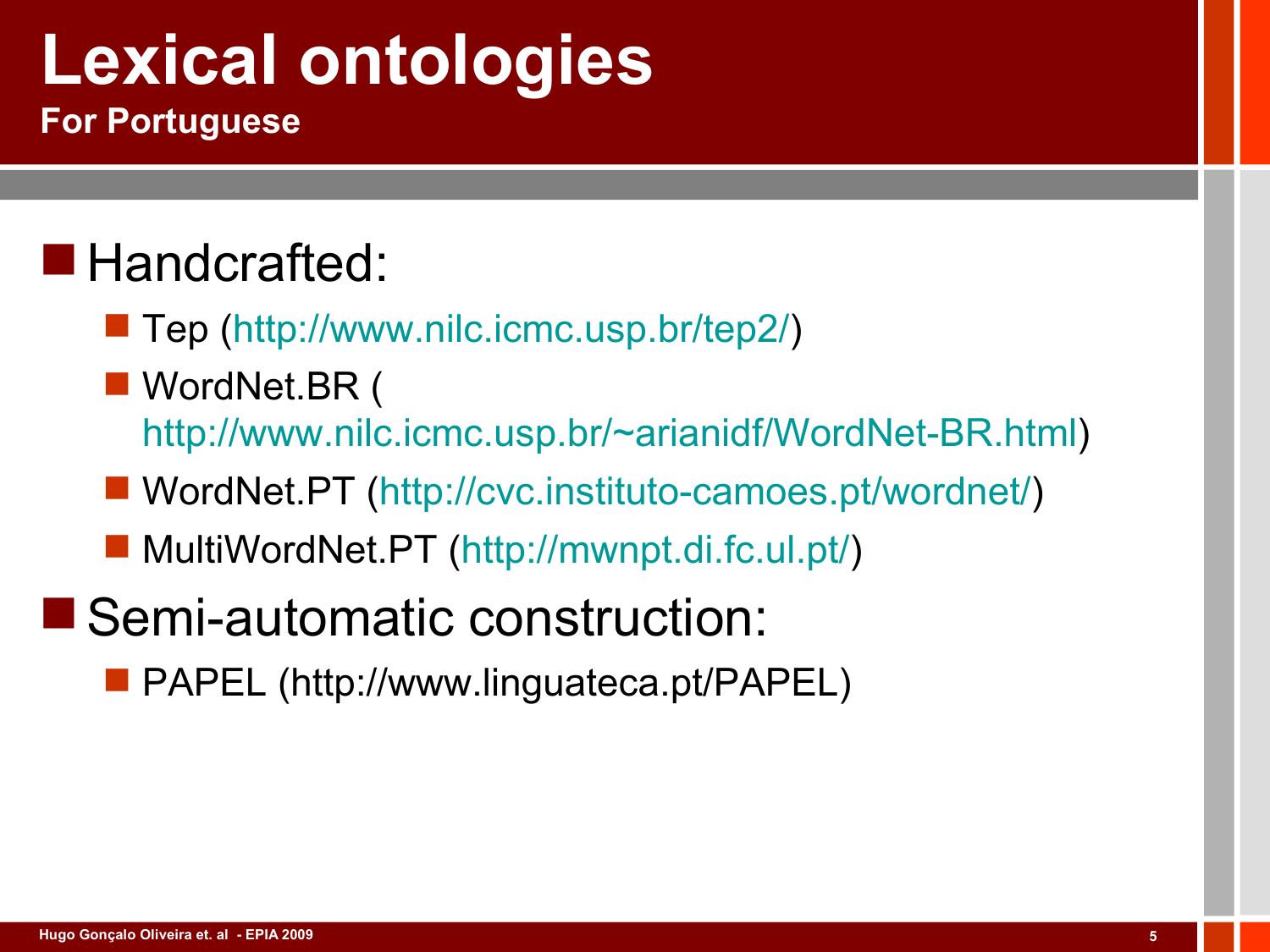

### ■ Palavras Associadas Porto Editora Linguateca

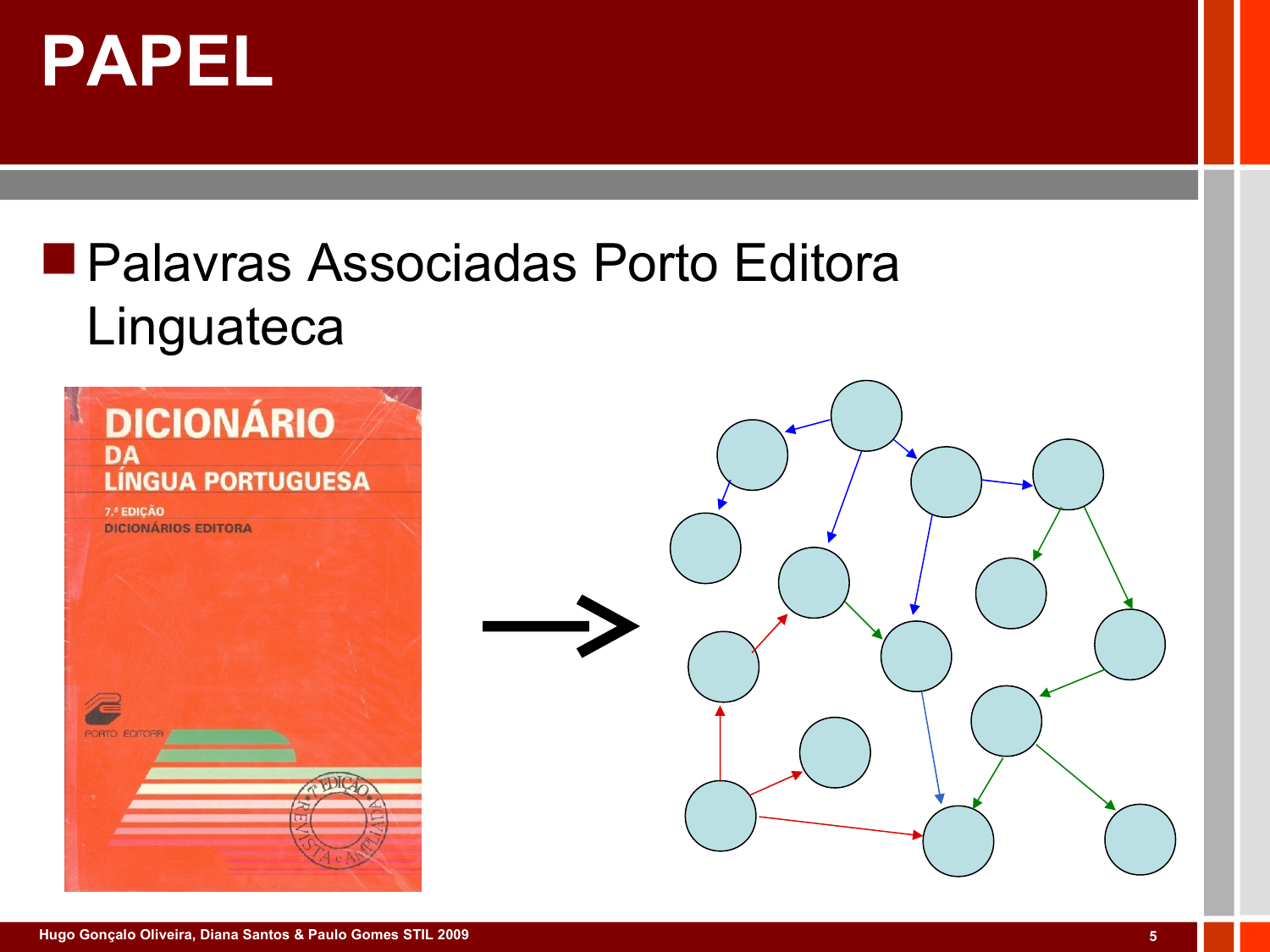

### ■ About 200,000 relational triples between Portuguese terms, in PAPEL 1.1:

| Group     | Name                            | Args.   | Qnt.   | Examples                  |  |  |  |
|-----------|---------------------------------|---------|--------|---------------------------|--|--|--|
| Synonymy  | SINONIMO_N_DE                   | n.n     | 37,259 | auxílio, contributo)      |  |  |  |
|           | SINONIMO_V_DE                   | v,v     | 21,534 | (tributar, colectar)      |  |  |  |
|           | SINONIMO_ADJ_DE                 | adj,adj | 19,073 | (flexível, moldável)      |  |  |  |
|           | SINONIMO_ADV_DE                 | adv,adv | 1,169  | após, seguidamente)       |  |  |  |
| Hypernymy | HIPERONIMO_DE                   | n.n     | 61,477 | (planta, salva)           |  |  |  |
|           | PARTE DE                        | n,n     | 9,970  | cauda, cometa)            |  |  |  |
| Meronymy  | PARTE_DE_ALGO_COM_PROP          | n.adi   | 3,806  | tampa, coberto)           |  |  |  |
|           | PROP_DE_ALGO_PARTE_DE           | adj,n   | 900    | celular, célula)          |  |  |  |
|           | CAUSADOR_DE                     | n,n     | 1,010  | (fricção, assadura)       |  |  |  |
| Cause     | CAUSADOR_DE_ALGO_COM_PROP       | n,adj   | 17     | (paixão, passional)       |  |  |  |
|           | PROP_DE_ALGO_CAUSADOR_DE        | adj.n   | 498    | reactivo, reacção)        |  |  |  |
|           | ACCAO_QUE_CAUSA                 | v.n     | 6,399  | (limpar, purgação)        |  |  |  |
|           | CAUSADOR_DA_ACCAO               | n.v     | 39     | (gases, fumigar)          |  |  |  |
|           | PRODUTOR_DE                     | n.n     | 885    | (romãzeira, romã)         |  |  |  |
| Producer  | PRODUTOR_DE_ALGO_COM_PROP       | n,adj   | 34     | sublimação, sublimado)    |  |  |  |
|           | PROP_DE_ALGO_PRODUTOR_DE        | adj,n   | 359    | (fotógeno, luz)           |  |  |  |
| Purpose   | <b>FINALIDADE_DE</b>            | n,n     | 2,878  | defesa, armadura)         |  |  |  |
|           | FINALIDADE_DE_ALGO_COM_PROP     | n,adj   | 38     | (reprodução, reprodutor)  |  |  |  |
|           | ACCAO_FINALIDADE_DE             | v.n     | 5,185  | (fazer_rir, comédia)      |  |  |  |
|           | ACC_FINALIDADE_DE_ALGO_COM_PROP | v.adj   | 284    | corrigir, correccional)   |  |  |  |
| Place     | LOCAL_ORIGEM_DE                 | n,n     | 816    | Japão, japonês)           |  |  |  |
| Manner    | MANEIRA_POR_MEIO_DE             | adv,n   | 1,113  | (timidamente, timidez)    |  |  |  |
|           | MANEIRA_SEM                     | adv,n   | 121    | devagar, pressa)          |  |  |  |
|           | MANEIRA_SEM_ACCAO               | adv.v   | 11     | assiduamente, faltar)     |  |  |  |
| Property  | PROP_DE_ALGO_REFERENTE_A        | adj,n   | 3,520  | dinâmico, movimento)      |  |  |  |
|           | PROP_DO_QUE                     | adj,v   | 17,246 | (familiar, ser_conhecido) |  |  |  |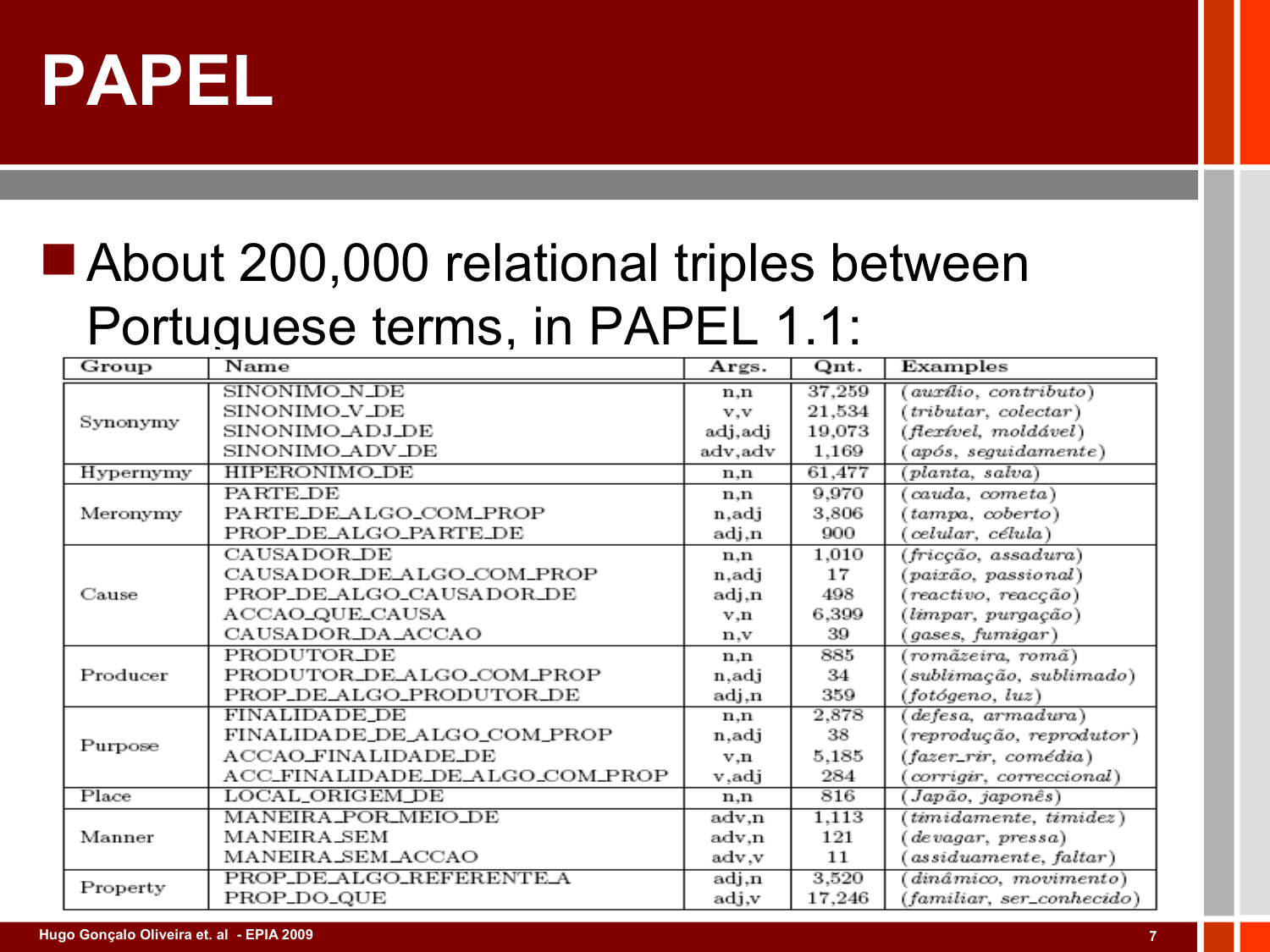

### ■ General relation names (HIPERONIMIA, PARTE, CAUSA ...)

### ■ More specific names (and inverse), according to the arguments grammatical categories

```
PARTE {
nome:nome * PARTE_DE:INCLUI;
nome:adj * PARTE_DE_ALGO_COM_PROPRIEDADE:PROPRIEDADE_DE_ALGO_QUE_INCLUI;
adj:nome * PROPRIEDADE DE ALGO PARTE DE:INCLUI ALGO COM PROPRIEDADE;
}
CAUSA{
nome:nome * CAUSADOR DE:RESULTADO DE;
nome:verbo * CAUSADOR_DA_ACCAO:ACCAO_RESULTADO_DE;
nome:adj * CAUSADOR_DE_ALGO_COM_PROPRIEDADE:PROPRIEDADE_DE_ALGO_RESULTADO_DE;
adj:nome * PROPRIEDADE DE ALGO QUE CAUSA:RESULTADO DE ALGO COM PROPRIEDADE;
verbo:nome * ACCAO_QUE_CAUSA:RESULTADO_DA_ACCAO;
}
```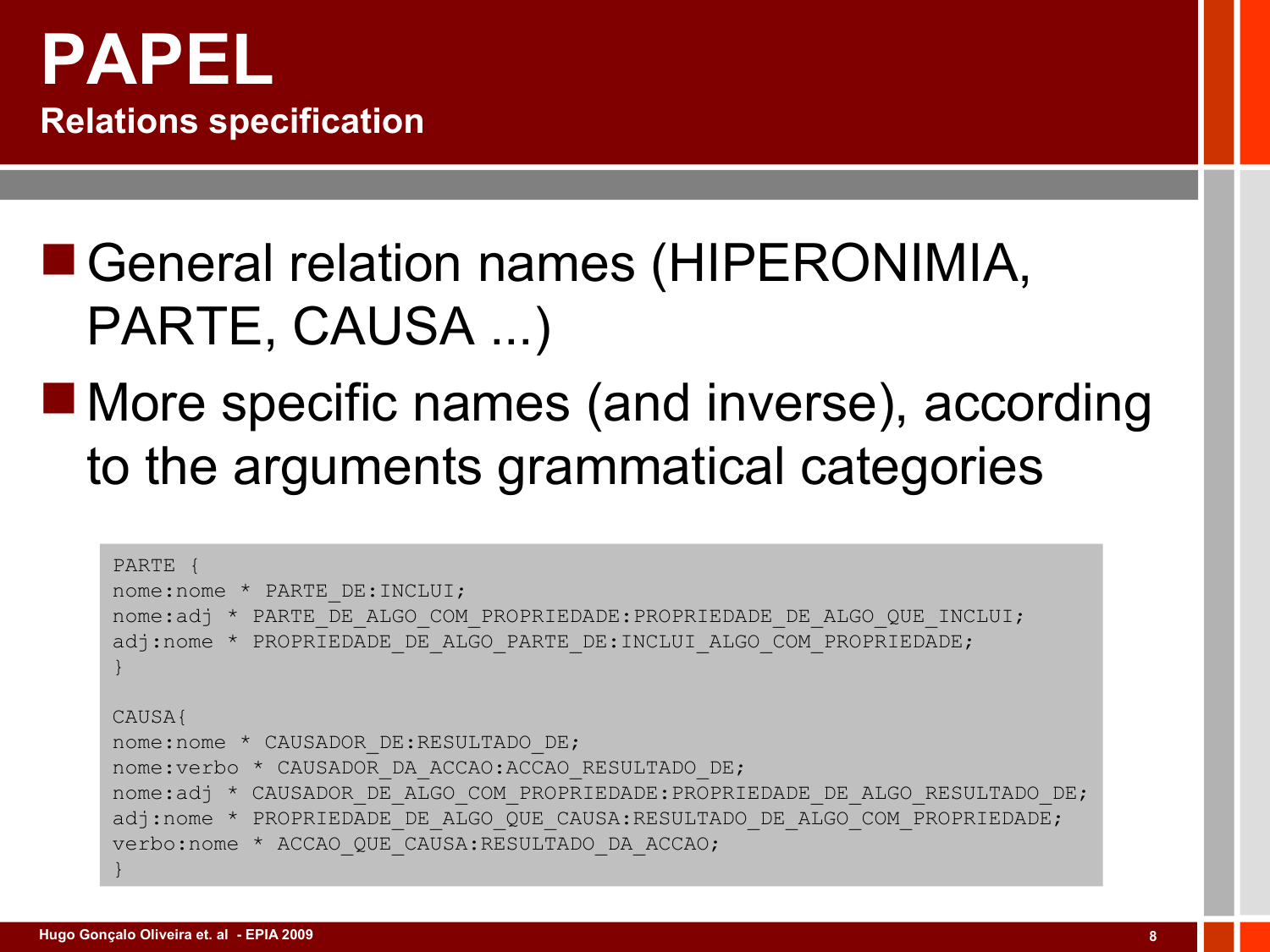

#### **PEN\*** parser + semantic grammars



3

#### **cometa, s. m.** astro geralmente constituído

núcleo PARTE\_DE cometa

cauda PARTE\_DE cometa

cabeleira PARTE\_DE cometa

por núcleo, cabeleira e cauda

[QUALQUERCOISA] > [astro] [OUALQUERCOISA] > [geralmente] [PADRAO CONSTITUIDO] [VERBO PARTE PP] > [constituído] [PREP] > [por] 2 [ENUM\_PARTE] [PARTE DE] > [núcleo]  $[VIRG]$  $>$  [,] [ENUM\_PARTE] [PARTE\_DE] > [cabeleira] [CONJ] > [e] [PARTE\_DE] > [cauda]

 $[RAIZ]$ 

\*available through http://code.google.com/p/pen/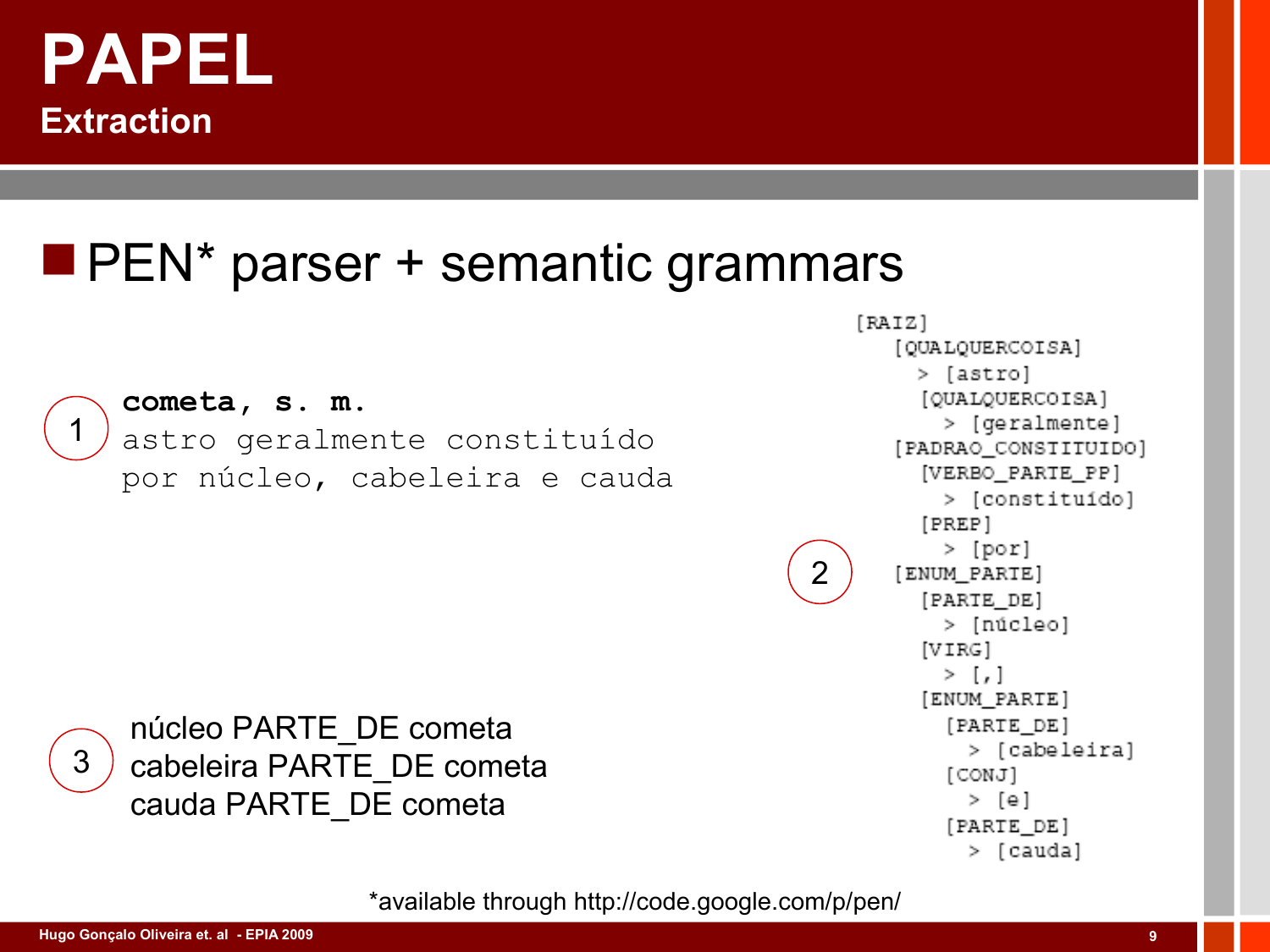

**barranquenho,** s. m. natural ou habitante de **Barrancos** -- > Barrancos LOCAL ORIGEM DE barranquenho

**clarabóia,** s. f. **janela** ou **fresta** por onde entra a luz num aposento --> fresta HIPERONIMO\_DE clarabóia --> janela HIPERONIMO\_DE clarabóia

**vínculo**, s. m. tudo o que serve para **prender** ou **atar** --> prender ACCAO\_FINALIDADE\_DE vínculo -- > atar ACCAO FINALIDADE\_DE vínculo

**cólera**, s. f. grave doença epidémica, contagiosa, que provoca **diarreia**, **vómitos** e **cólicas**, causada por um **bacilo** (vibrião) e também designada por cólera-morbo e cólera-asiática, mordexim ou mordixim

--> diarreia RESULTADO\_DE cólera

- --> vómitos RESULTADO\_DE cólera
- --> cólicas RESULTADO\_DE cólera
- -- > bacilo CAUSADOR DE cólera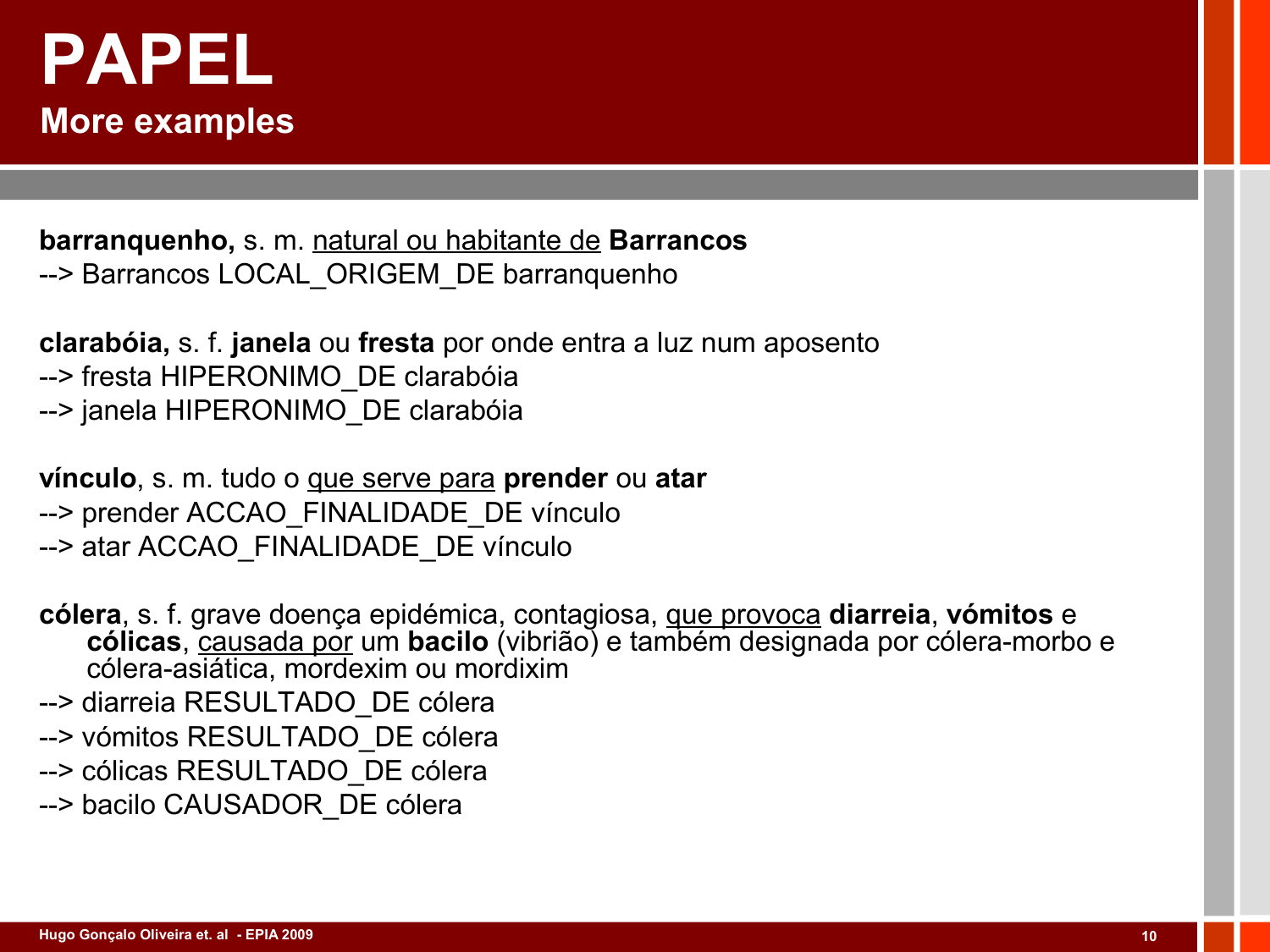

#### ■ All relations converted to the direct type

- *manga* INCLUI *punho* >> *punho* PARTE\_DE *manga*
- *dor* RESULTADO\_DE *distensão* >> *distensão* CAUSADOR\_DE *dor*

### **Lematization of arguments**

### Relation's name correction

 *loucura* ACCAO\_QUE\_CAUSA *desvario* >> *loucura* CAUSADOR\_DE *desvario*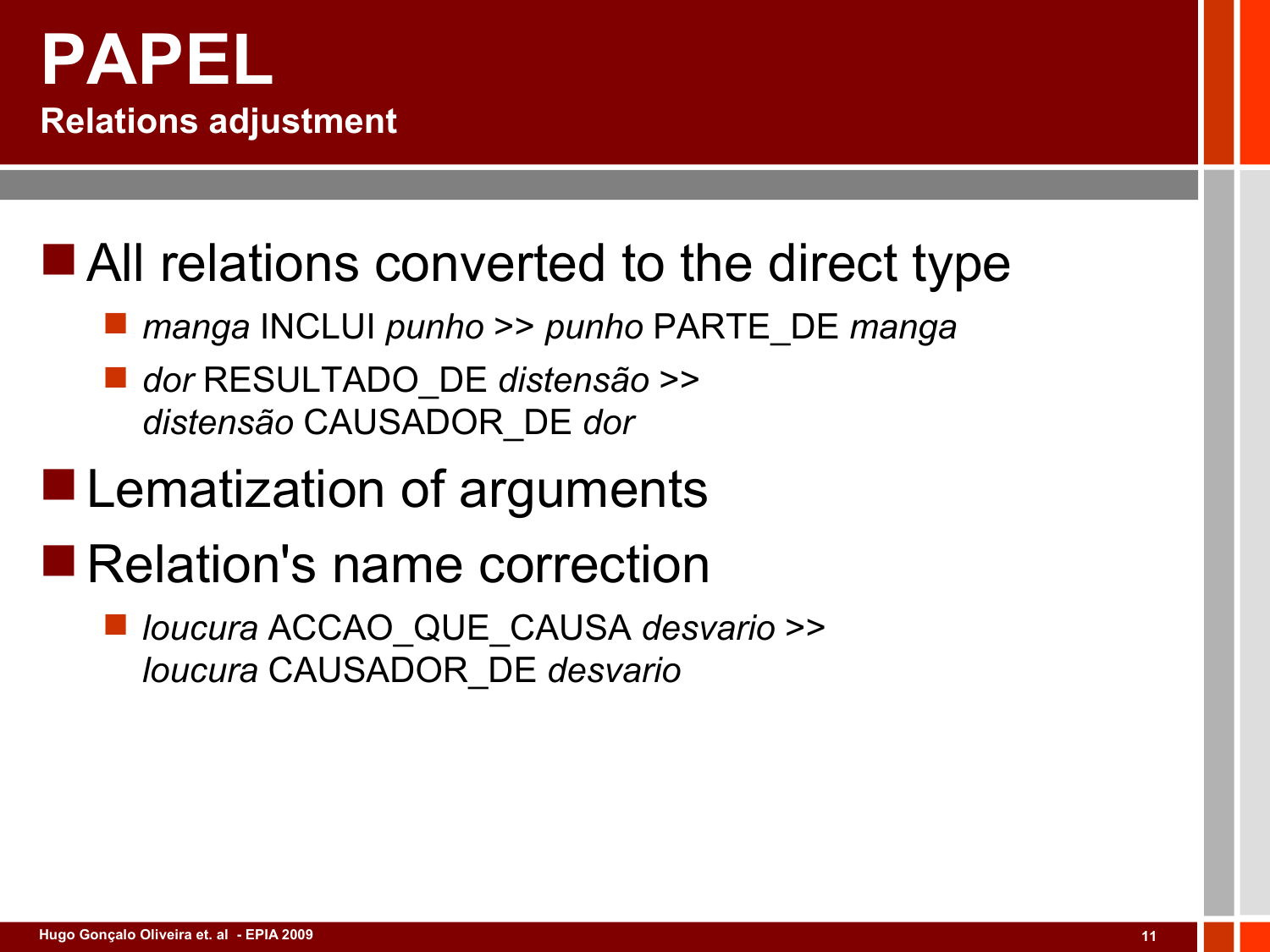#### **Evaluation Synonymy**

## ■ Tep 2.0 as a golden resource

- Relations with terms that are not both in PAPEL 1.0 and Tep 2.0 are removed
	- ■50% of PAPEL in TeP, 39% of TeP in PAPEL

Expansion: (A SINONIMO\_DE B) e (B SINONIMO\_DE C) >> (A SINONIMO\_DE

■ 19% of PAPEL in TeP, 90% of TeP in PAPEL

#### **Incorrections**

- A=*ruína*, B=*queda*, C=*habilidade*
- >> *ruína* SINONIMO\_DE *habilidade*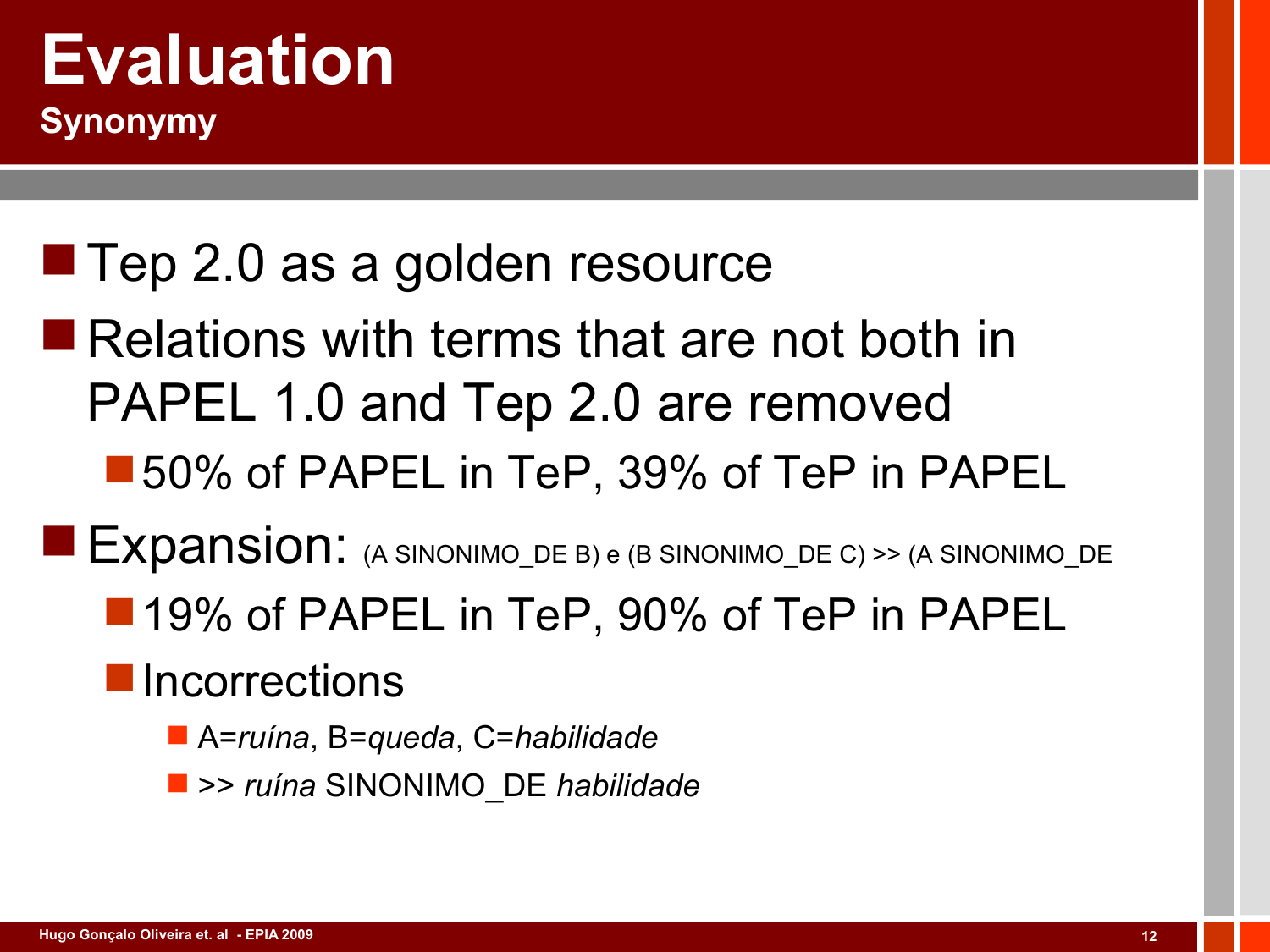#### **Evaluation Other relations**

# ■ Relations rendered to natural language patterns

#### ■ Searched on CETEMPúblico, via AC/DC

| Relação                              | Certa? | Justificação                                                                |
|--------------------------------------|--------|-----------------------------------------------------------------------------|
| ltngua HIPERONIMO_DE italiano        | Sim    | As línguas latinas, como o italiano ou o português, tornam-se mais fáceis   |
|                                      |        | por causa das vogais.                                                       |
| arbusto PARTE_DE floresta            | Sim    | A floresta é um conjunto de árvores, arbustos e ervas de várias quali-      |
|                                      |        | dades e tamanhos.                                                           |
| cólera CAUSADOR_DE diarreia          | Sim    | A cólera provoca fortes diarreias e vómitos e pode levar à desidratação     |
|                                      |        | e, consequentemente, à morte em poucas horas.                               |
| oliveira PRODUTOR_DE azeitona        | Sim    | Também a quantidade e tamanho das azeitonas produzidas por uma              |
|                                      |        | oliveira biológica é inferior, já que não são utilizados compostos de azoto |
|                                      |        | que ajudam a planta a crescer.                                              |
| recrutamento FINALIDADE_DE inspecção | Sim    | Menos de metade dos jovens entre os 20 e os 22 anos apresentaram-se às      |
|                                      |        | inspecções para recrutamento, revelou o ministro da Defesa.                 |
| músico PARTE_DE música               | Não    | um espectáculo baseado na obra "Cantos de Maldoror", de                     |
|                                      |        | Lautréamont, com música composta pelo músico inglês Steven Severin          |
| fim FINALIDADE_DE sempre             | Não    | Sicilia aponta sempre para o fim do dia, para o fim da luz.                 |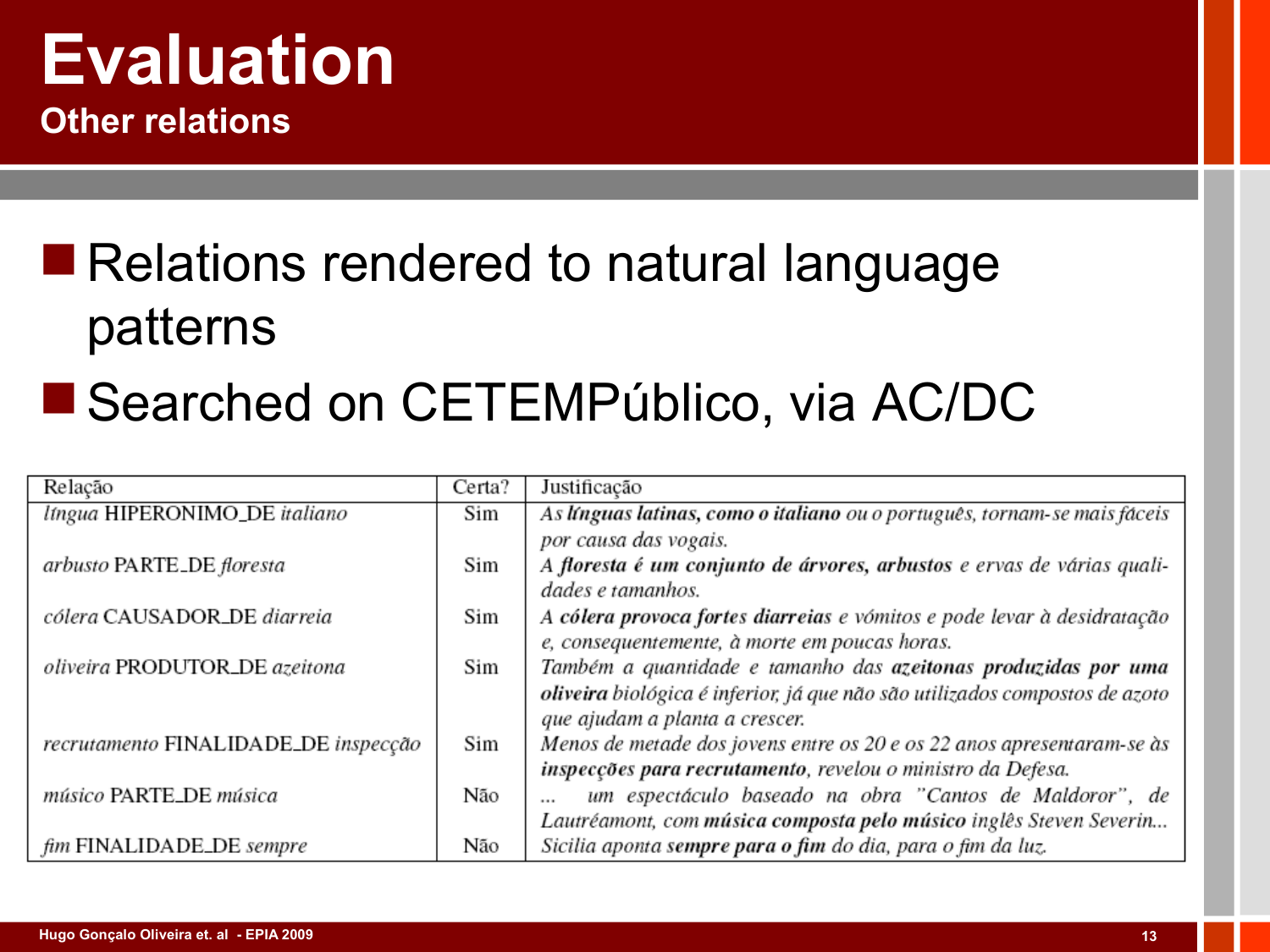# **First evaluation results**

#### Results for PAPEL 1.0 + CETEMPúblico 4.0

| Relação     | Relações c/ args no CETEMPúblico | %   | Amostra | %    | Encontradas | %   |
|-------------|----------------------------------|-----|---------|------|-------------|-----|
| Hiperonímia | 40,079                           | 63% | 3.145   | 8%   | 560         | 18% |
| Meronímia   | 3,746                            | 35% | 2,343   | 63%  | 521         | 22% |
| Causa       | 557                              | 50% | 557     | 100% | 20          | 4%  |
| Produtor    | 414                              | 44% | 414     | 100% | 12          | 3%  |
| Finalidade  | .718                             | 59% | 1,718   | 100% | 173         | 10% |

#### Some correct relations are not found:

- **F** fruto HIPERONIMO DE alperce
- algoritmia PARTE DE matemática
- **Lausência CAUSADOR DE saudade**
- **a** aquecimento FINALIDADE DE salamandra

...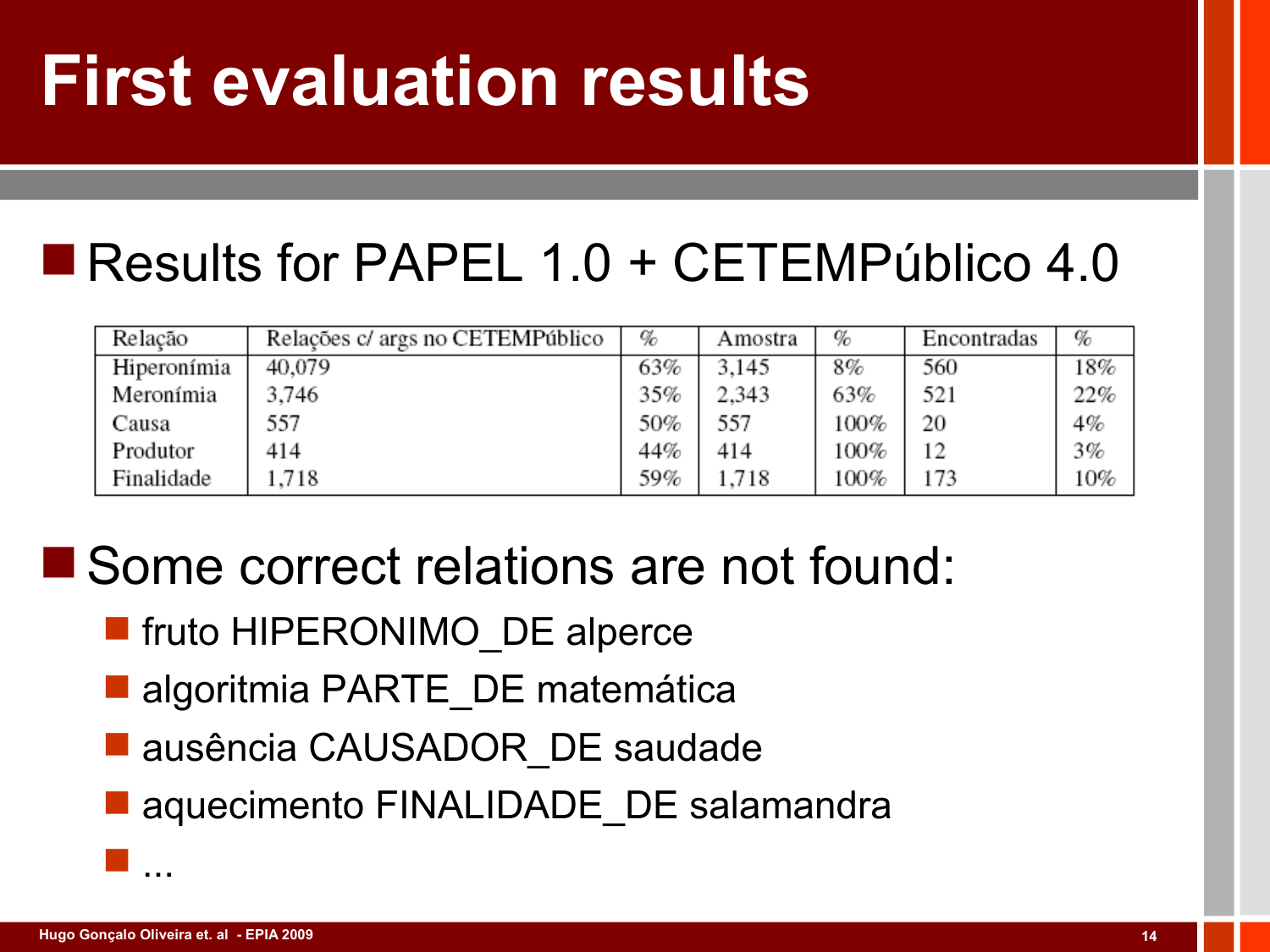# **Final remarks**

### ■ Starting point for future projects

- **New evalations**
- **Comparison with other resources**
- Integration with other resources and methodologies
- Usage to query corpora (through AC/DC)
- **PAPEL** is completely free: everybody can do what they what with it, improve it, and redistribute it!
	- $\blacksquare$  There is a lot to improve
	- **New versions will be available during the next months**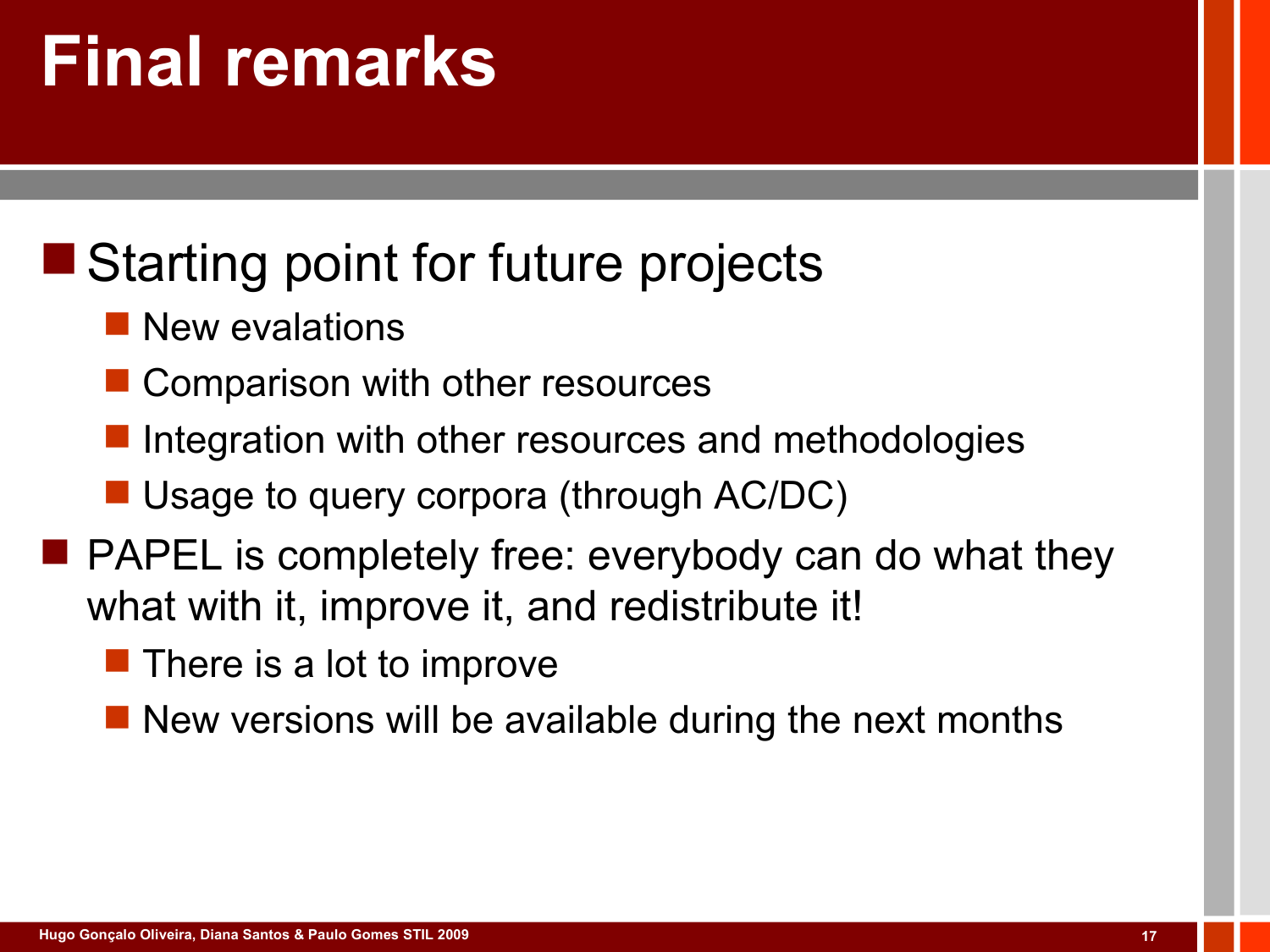# **Soon...**

■ Diana Santos, Anabela Barreiro, Luís Costa, Cláudia Freitas, Paulo Gomes, Hugo Gonçalo Oliveira, José Carlos Medeiros & Rosário Silva. "O papel das relações semânticas em português: Comparando o TeP, o MWN.PT e o o PAPEL". In *XXV Encontro Nacional da Associação Portuguesa de Linguística* (Lisboa, Portugal, 22-24 de Outubro de 2009).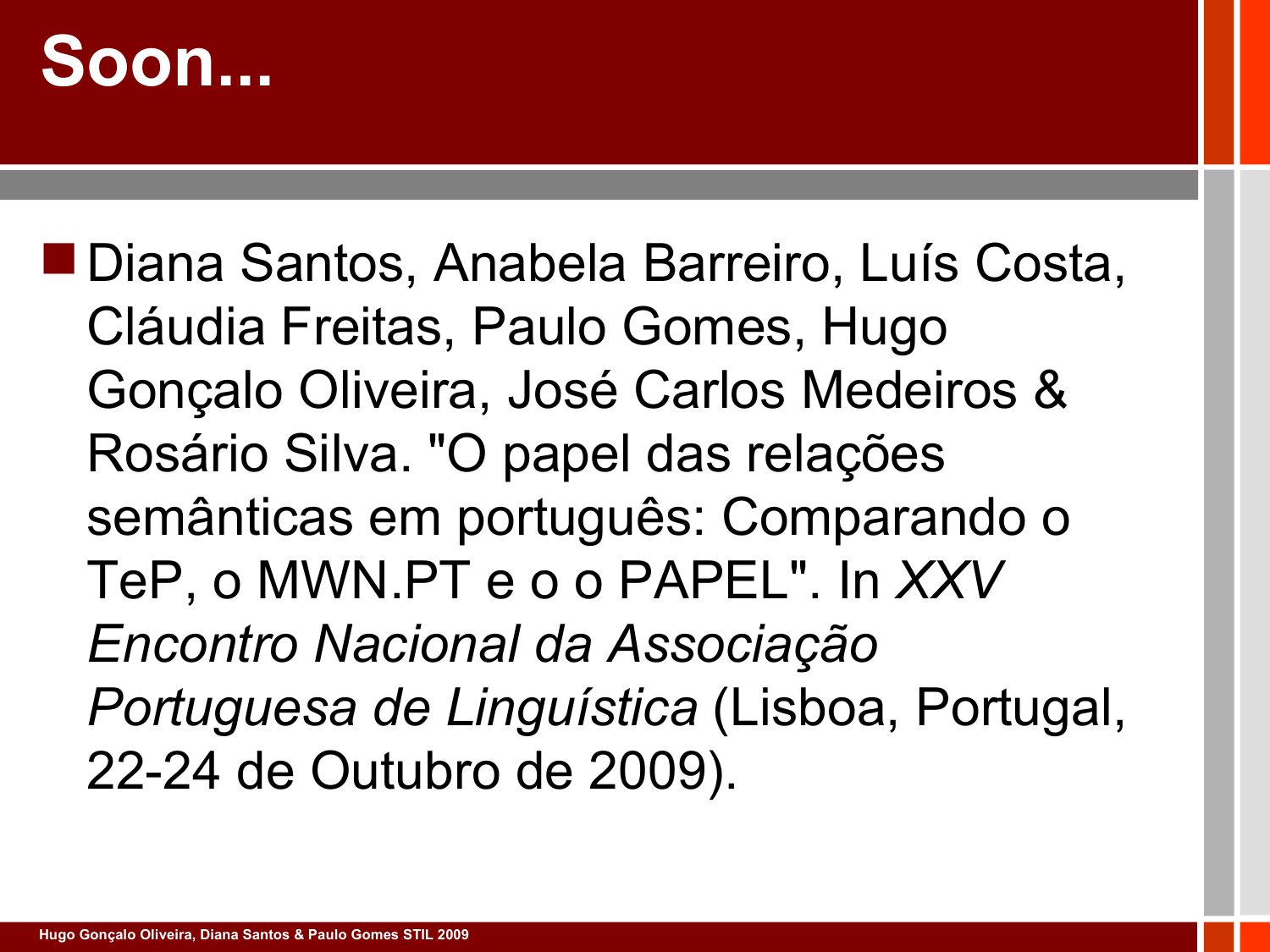# **Acknowledgements**

**PAPEL was developed in the scope of Linguateca, under** contract POSC/339/1.3/C/NAC, co-funded by the Portuguese Government, by the European Union (FEDER and FSE), by UMIC e by FCCN.









- Hugo Gonçalo Oliveira is supported by FCT, scholarship grant SFRH/BD/44955/2008.
- We would also like to thank to the R&D group of Porto Editora